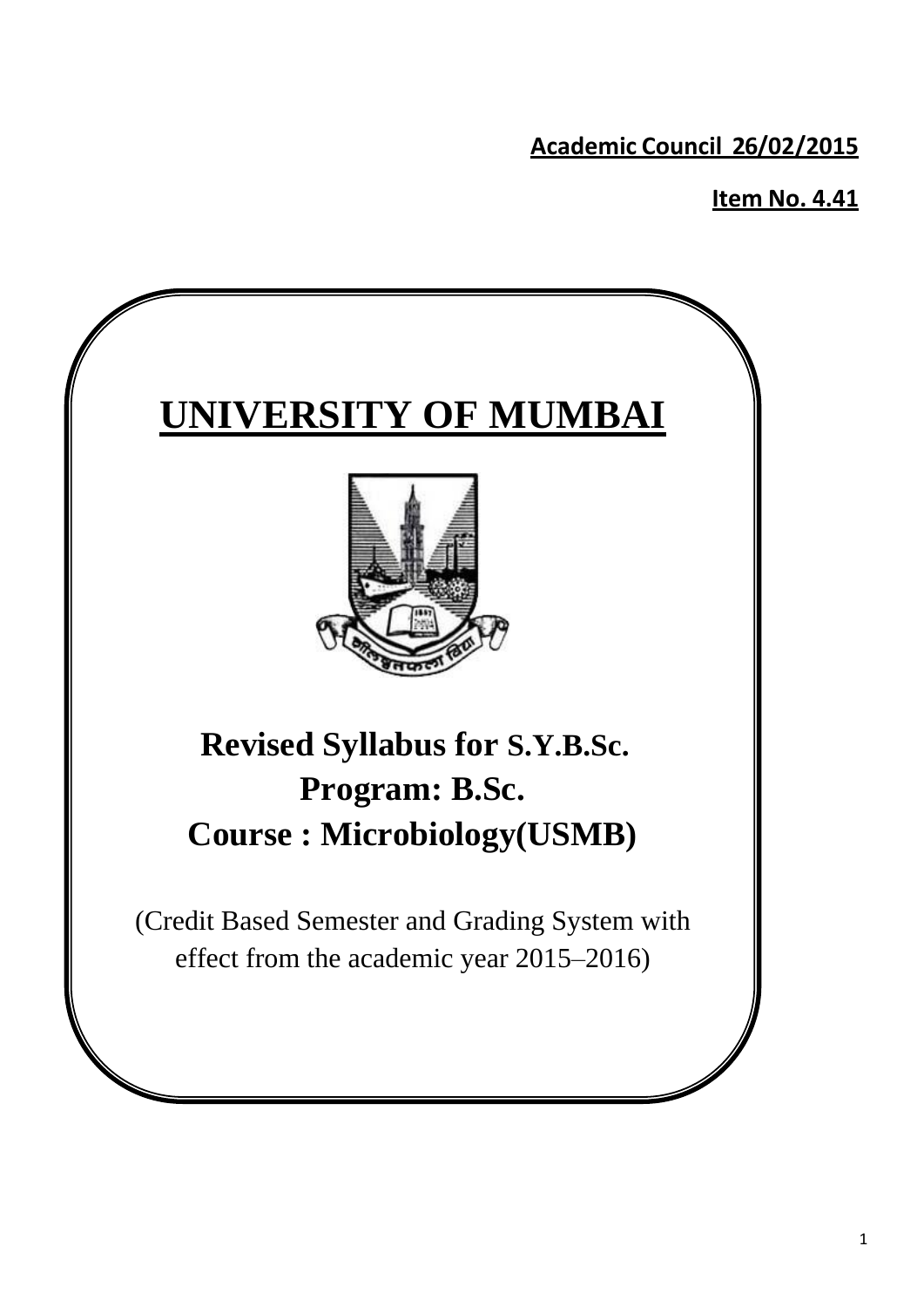# **PREAMBLE**

With the introduction of credit based semester  $\&$  grading system (CBSGS) and continuous evaluation consisting of components of Internal Assessment & External Assessment by the esteemed University from the academic year 2011-12 at F.Y.B.Sc.level,the earlier existing syllabus of F.Y.B.Sc.microbiology was restructured according to the CBSGS pattern for it's implementation from 2011-12.Likewise S.Y.B.Sc.microbiology existing syllabus was restructured as per the CBSGS pattern for it's implementation from 2012-13.

The existing syllabus of F.Y.B.Sc.microbiology was due for revision and for it's implementation from the academic year 2014-15.Now it is the existing syllabus of S.Y.B.Sc.microbiology which was due for it's revision as per the CBSGS pattern and for it's implementation from the academic year 2015-16.

Keeping in tune with the revised syllabus of F.Y.B.Sc.,the sub-committee has taken utmost care to maintain the continuity in the flow of information of higher level at S.Y.B.Sc.Hence some of the modules of the earlier syllabus of S.Y.B.Sc.have been upgraded with the new modules viz:immunology has been combined with epidemiology of infectious diseases plus diagnostic & clinical microbiology in order to make the learners aware about the spread of infection by different routes,sources of infection and functioning of the clinical microbiology laboratory.Earlier module of microbial biochemistry has been updated as per the recent developments in molecular biology & enzymology with an objective to raise the students awareness in interdisciplinary courses such as biophysics,bioinformatics and computational biochemistry.

A course on environmental microbiology has been introduced in order to make students familiar with the biodiversity of microorganisms in different habitats/ecological niches including extreme environments and applications of these microorganisms in bioremediation,pollution control, agriculture,pharmaceuticals & biotechnology.

I am thankful to all the members of the sub-committee for their great efforts and for timely submission of the draft syllabus.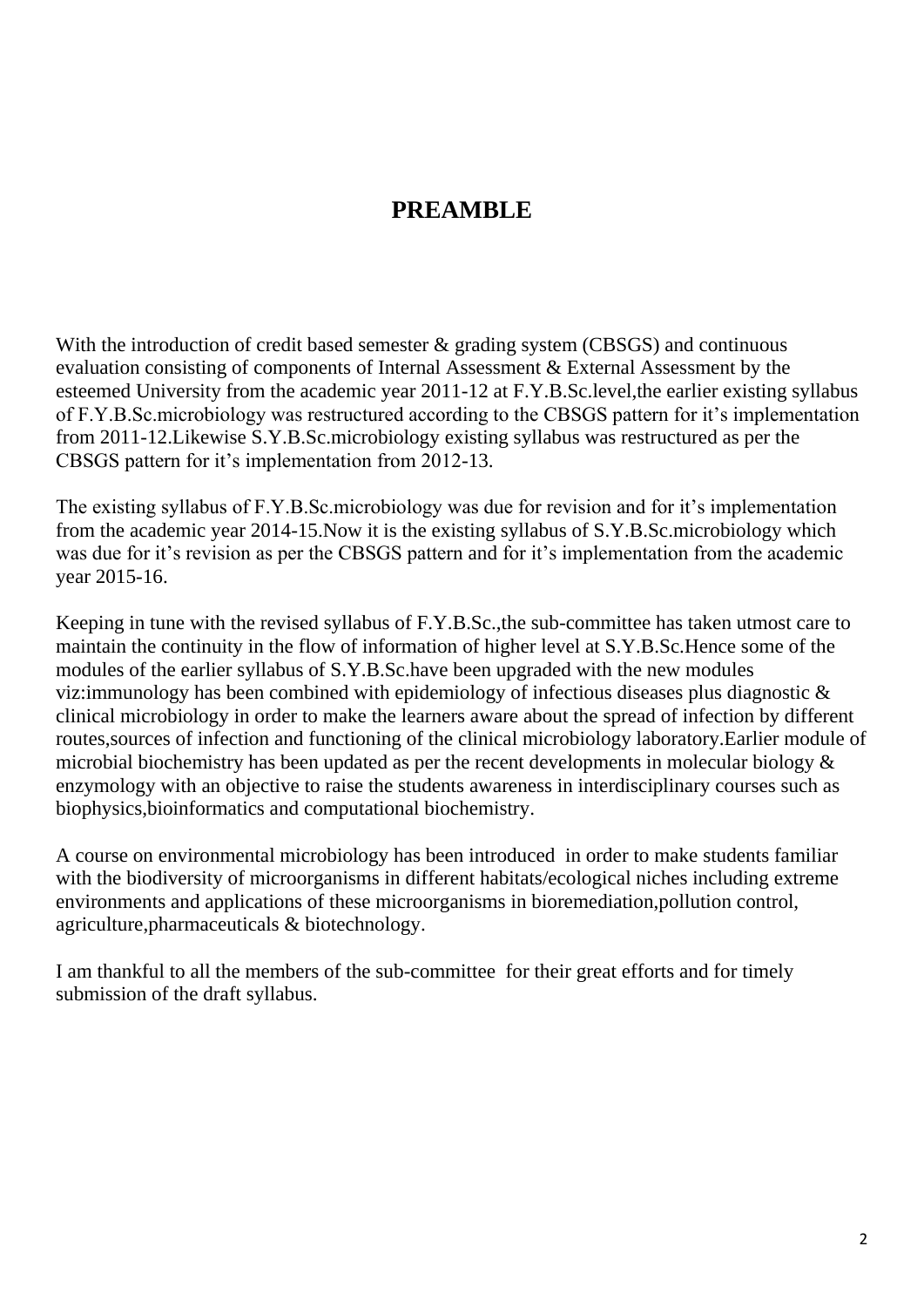# **S.Y.B.Sc. Microbiology Syllabus (General Outline) Credit Based Semester and Grading System To be implemented from the Academic year 2015-2016**

| <b>Course</b><br>Code | <b>UNIT</b>  | <b>TITLE</b>                                                                   | <b>Credits</b> | Lec. /<br><b>Week</b> |
|-----------------------|--------------|--------------------------------------------------------------------------------|----------------|-----------------------|
| <b>USMB301</b>        |              | <b>Microbial Diversity, Microbial</b><br><b>Taxonomy &amp; Instrumentation</b> | 02             | 0 <sub>3</sub>        |
|                       | I            | <b>Biodiversity In Extreme Environments</b>                                    |                | 1                     |
|                       | $\mathbf{I}$ | Microbial Taxonomy                                                             |                | $\mathbf{1}$          |
|                       | III          | <b>Instrumentation In Microbiology</b>                                         |                | $\mathbf{1}$          |
| <b>USMB302</b>        |              | <b>Environmental Microbiology</b>                                              | 02             | 0 <sub>3</sub>        |
|                       | I            | Air & Fresh Water Microbiology                                                 |                | 1                     |
|                       | $\mathbf{H}$ | Marine & Sewage Microbiology                                                   |                | 1                     |
|                       | III          | Soil & Geo Microbiology                                                        |                | 1                     |
| <b>USMB303</b>        |              | <b>Metabolism &amp; Biology Of</b><br><b>Macromolecules</b>                    | 02             | 0 <sub>3</sub>        |
|                       | $\mathbf I$  | Introduction To Metabolism & Enzymes                                           |                | 1                     |
|                       | $\mathbf{I}$ | Principles Of Bioenergetics                                                    |                | 1                     |
|                       | III          | <b>Estimation Of Biomolecules</b>                                              |                | 1                     |
| <b>USMBP3</b>         |              | Practicals based on above three courses                                        | 0 <sub>3</sub> | 09                    |

### **SEMESTER III**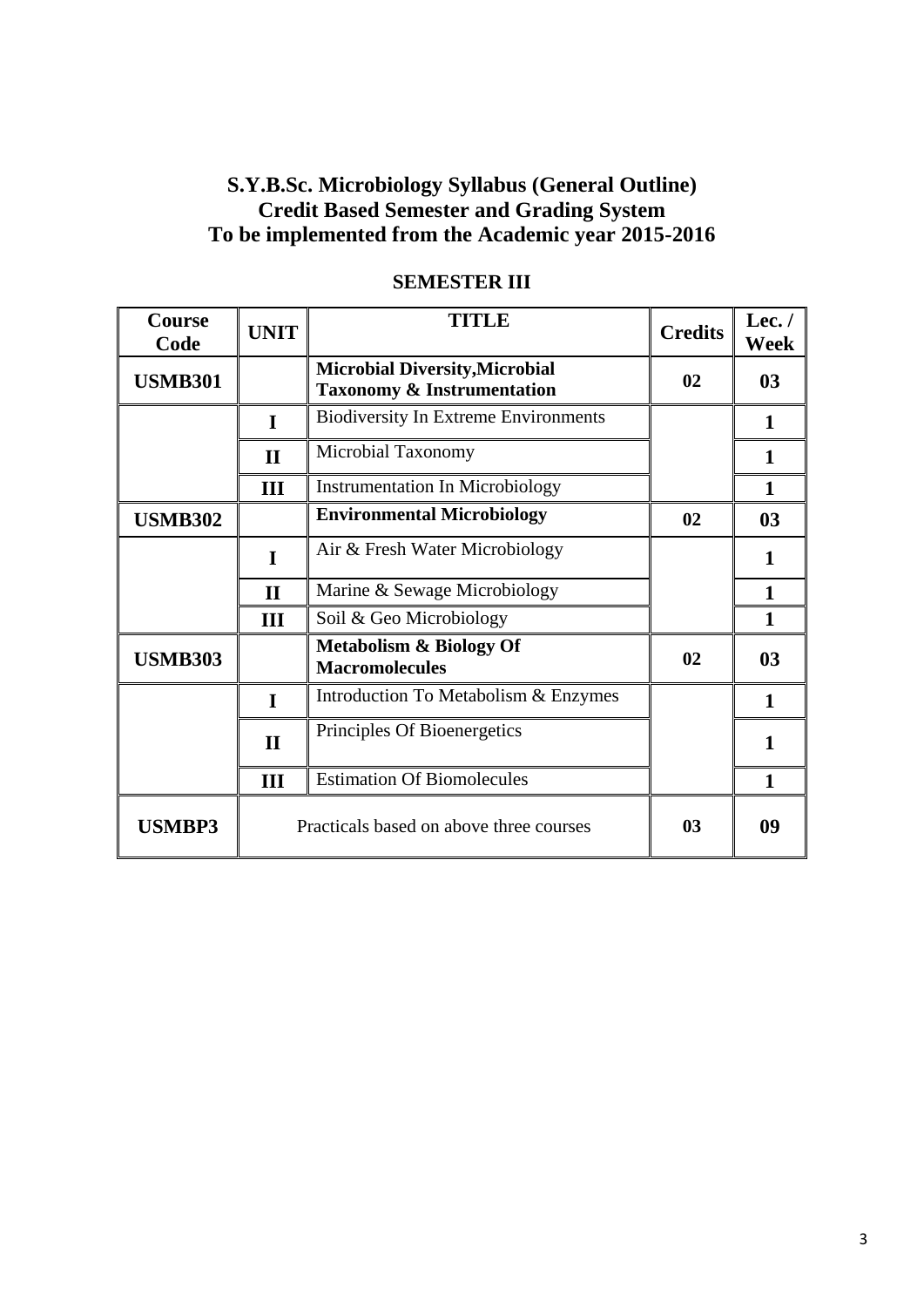| <b>Course Code</b> | <b>UNIT</b>  | <b>TITLE</b>                                           | <b>Credits</b> | $\text{Lec}/\text{}$<br>Week |
|--------------------|--------------|--------------------------------------------------------|----------------|------------------------------|
| <b>USMB401</b>     |              | <b>Medical Microbiology &amp;</b><br><b>Immunology</b> | 02             | 03                           |
|                    |              | Innate Immunity & Immune<br>System                     |                |                              |
|                    | $\mathbf{I}$ | Epidemiology Of Infectious<br><b>Diseases</b>          |                |                              |
|                    | Ш            | Diagnostic & Clinical<br>Microbiology                  |                |                              |
| <b>USMB402</b>     |              | <b>Industrial, Food &amp; Dairy</b><br>Microbiology    | 02             | 03                           |

## **SEMESTER- IV**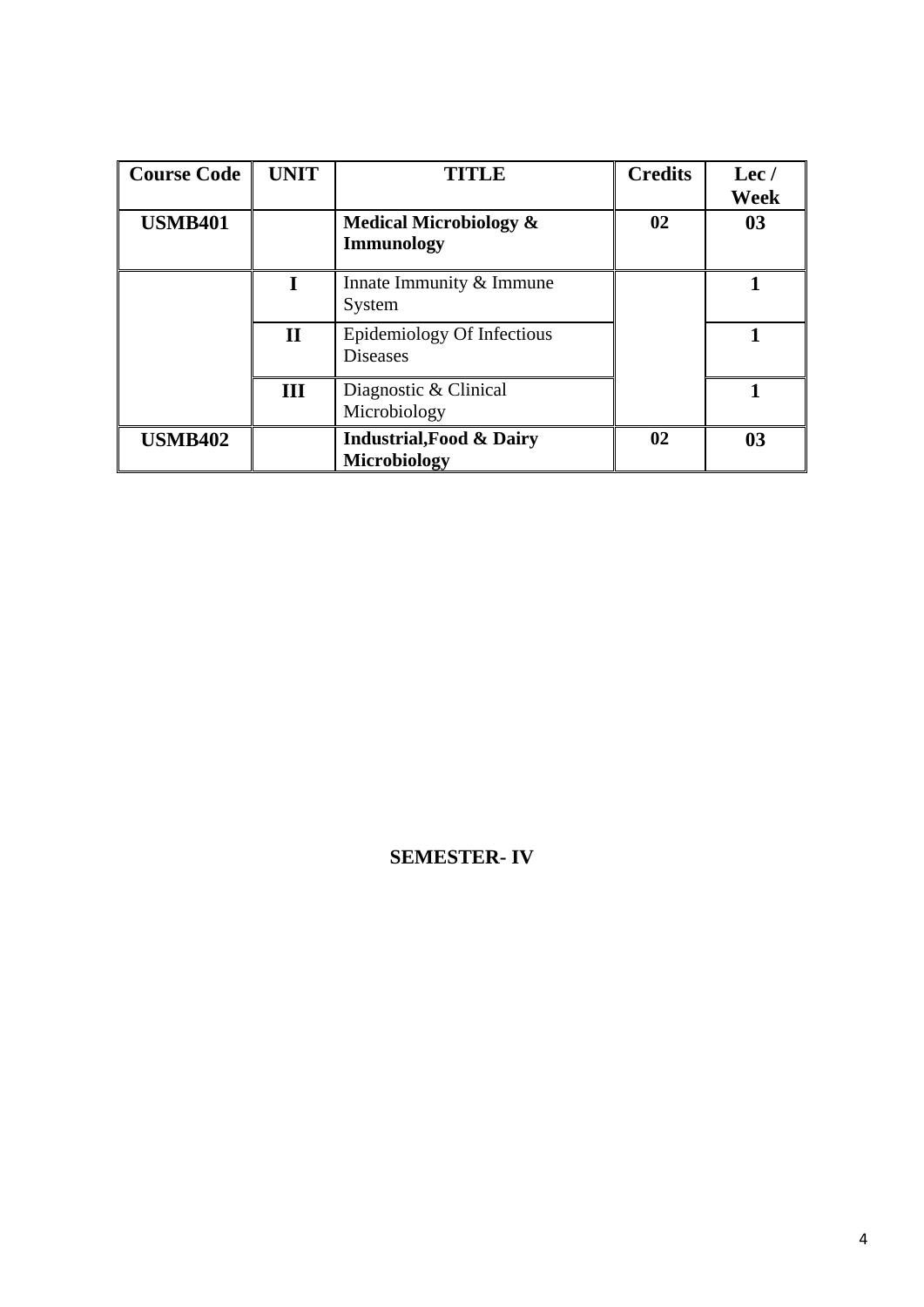|                |              | <b>Industrial Microbiology</b>                                                |    |    |
|----------------|--------------|-------------------------------------------------------------------------------|----|----|
|                | $\mathbf{I}$ | Food Microbiology                                                             |    |    |
|                | III          | Dairy Microbiology                                                            |    |    |
| <b>USMB403</b> |              | Molecular Biology &<br><b>Enzymology</b>                                      | 02 | 03 |
|                |              | Nucleic Acid Chemistry &<br>Structure                                         |    |    |
|                | $\mathbf{I}$ | Central Dogma, Genetic<br>Code, Transcription & Translation<br>In Prokaryotes |    |    |
|                | III          | Enzymology                                                                    |    |    |
| <b>USMBP4</b>  |              | Practicals based on above three courses                                       | 03 | 09 |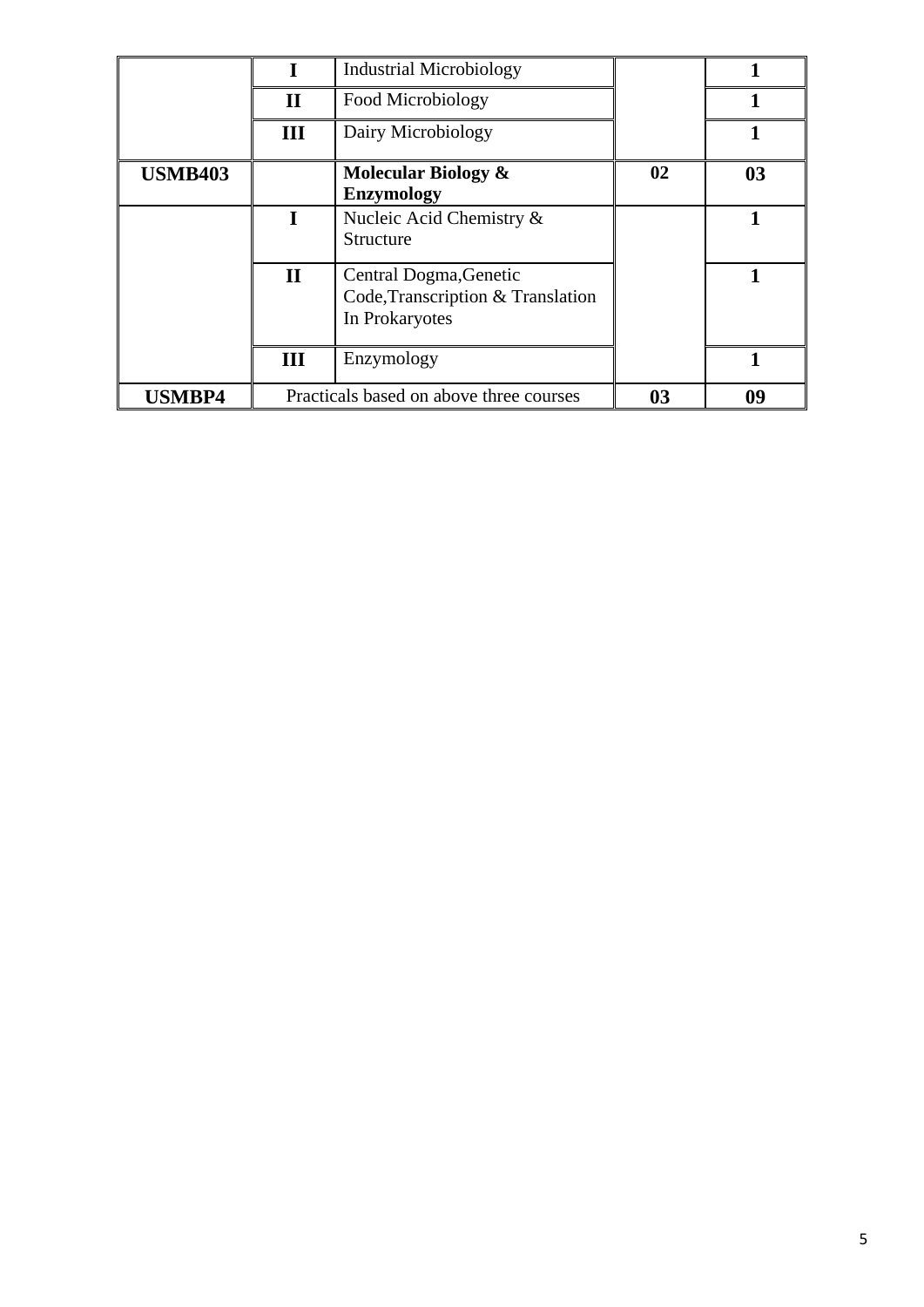# **S.Y.B.Sc. Microbiology Detail Syllabus Credit Based Semester and Grading System To be implemented from the Academic year 2015-2016**

| Course<br>Code | <b>UNIT</b>  | <b>TITLE</b>                                                                                                                                                                                                                                                                                                                                                                                                                                                                                                                                                                                                                                                                                                                                                                                                                                                                                                                                                                                              | <b>Credits</b> | Lectures/<br><b>Sem</b> |
|----------------|--------------|-----------------------------------------------------------------------------------------------------------------------------------------------------------------------------------------------------------------------------------------------------------------------------------------------------------------------------------------------------------------------------------------------------------------------------------------------------------------------------------------------------------------------------------------------------------------------------------------------------------------------------------------------------------------------------------------------------------------------------------------------------------------------------------------------------------------------------------------------------------------------------------------------------------------------------------------------------------------------------------------------------------|----------------|-------------------------|
| <b>USMB301</b> |              | MICROBIAL DIVERSITY, MICROBIAL TAXONOMY<br><b>&amp; INSTRUMENTATION</b>                                                                                                                                                                                                                                                                                                                                                                                                                                                                                                                                                                                                                                                                                                                                                                                                                                                                                                                                   | 02             | 45<br><b>Lectures</b>   |
|                | I            | <b>Biodiversity In Extreme Environments</b><br>1.1 Extreme Environments and their types with respect to the<br>physical conditions which lead to microbial stress.<br>(05L)<br>a) Temperature based environments- Low and high<br>temperature environments<br>b) pH based environments- Acidic and alkaline environments,<br>Acid mine drainage.<br>c) Environments with high salt concentration.<br>1.2 Microbial Physiology of the extremophiles<br>(05L)<br>a) Examples of extremophiles in each environment with their<br>morphology and cultural characteristics.<br>b) Physiology of the extremophiles in each environment.<br>c) Molecular adaptations of the extremophiles<br>1.3 Applications of extremophiles<br>(05L)<br>a) Applications of Acidophiles and Alkalophiles<br>b) Applications of halophiles- in biotechnology and medicine<br>c) Applications of psychrophiles in pharmaceuticals and<br>environment.<br>d) Applications of thermophiles and hyperthermophiles in<br>enzymologys |                | 15<br><b>Lectures</b>   |
|                | $\mathbf{I}$ | <b>Microbial Taxonomy</b><br>2.1 Introduction to microbial Taxonomy<br>(01L)<br>2.2 Taxonomic ranks<br>(01L)<br>2.3 Techniques for determining Microbial Taxonomy and<br>Phylogeny<br>(05L)<br>a)Microscopic & macroscopic morphology and biochemical<br>characteristics, (b) Chemical Analysis, (c) Serological<br>analysis, (d) Genetic & molecular analysis: - (i) RNA<br>sequencing and finger printing, (ii) G+C content, (iii) DNA<br>sequencing, (iv) DNA-DNA hybridization<br>2.4 Phylogenetic Trees<br>(02L)<br>(a) Types, (b) Construction (an overview)<br>2.5 Numerical Taxonomy<br>(03L)<br>(a) Grouping by numerical methods of taxonomic units,<br>(b) Phylogenetic inferencess<br>2.6 Bergey's Manual of Systematic Bacteriology<br>(03L)                                                                                                                                                                                                                                                 |                | 15<br><b>Lectures</b>   |
|                | III          | <b>Instrumentation In Microbiology</b><br>3.1 Spectroscopic techniques:<br>(03L)<br>a) Visible and UV spectrophotometry<br>Principles<br>$\mathbf{i}$<br>ii) Instrumentation<br>iii) Applications<br>3.2 Electrophoretic techniques:<br>a) General Principles<br>(01L)<br><b>b</b> ) Factors affecting electrophoresis<br>(01L)                                                                                                                                                                                                                                                                                                                                                                                                                                                                                                                                                                                                                                                                           |                | 15<br><b>Lectures</b>   |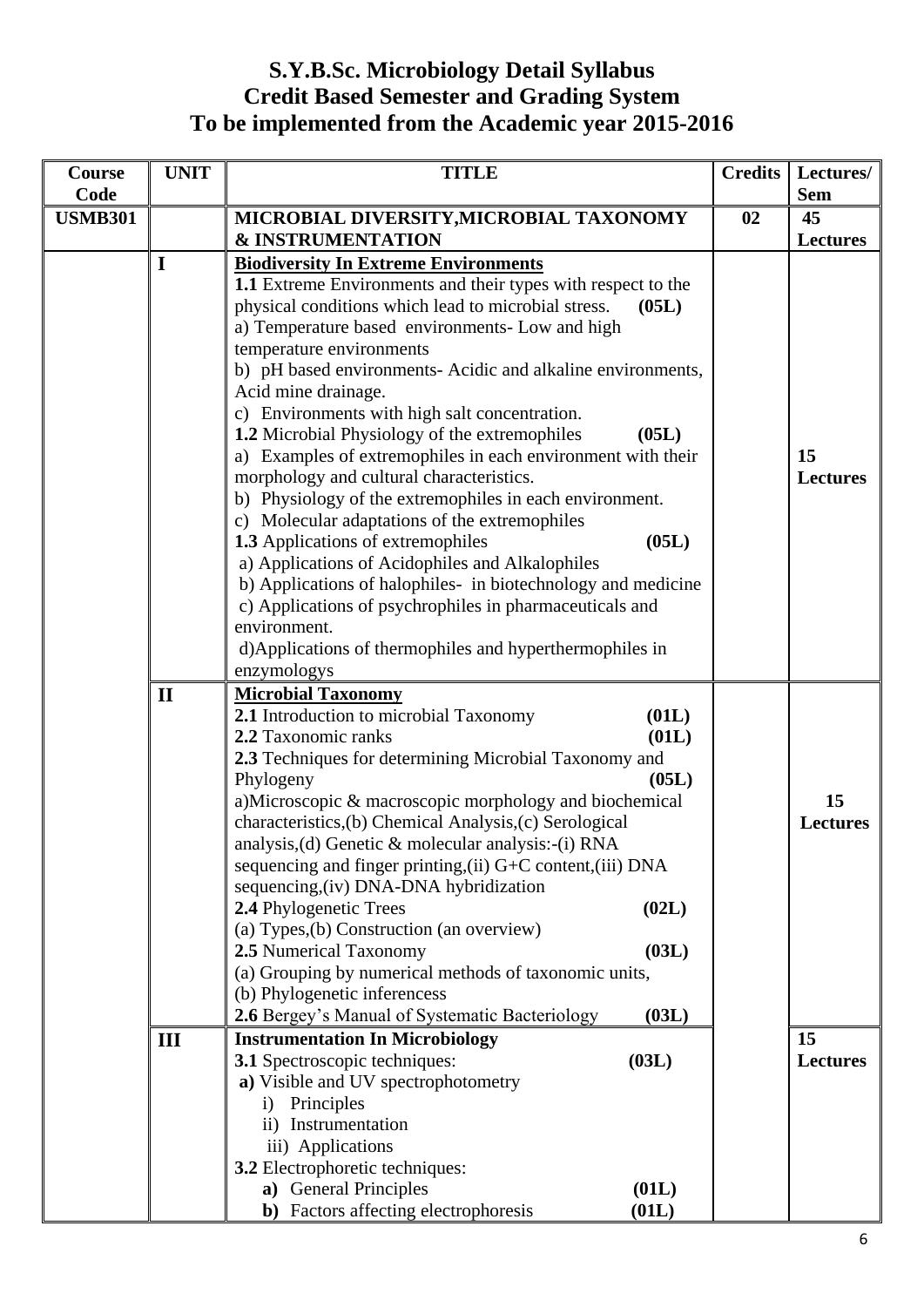|                |             | Low voltage thin sheet & high voltage electrophoresis<br>$\mathbf{c})$<br>Materials<br>(02L)<br>$\mathbf{i}$<br>Apparatus and methods<br>$\rm ii)$<br>(01L)<br>d) Gel electrophoresis<br>Materials<br>$\mathbf{i}$<br>ii) Apparatus and methods<br><b>3.3</b> Chromatographic Techniques:<br>(03L)<br>a) General principles and techniques<br><b>TLC</b><br>b)<br>Paper chromatography<br>$\mathbf{c})$<br>3.4 Centrifugation techniques:<br>(04L)<br>a) Basic principles of sedimentation<br>b) Types of centrifuges and their use (Give an overview)<br>Small bench centrifuges<br>$\mathbf{i}$<br>$\mathbf{ii}$<br>Large capacity refrigerated centrifuges<br>Small high speed refrigerated centrifuges<br>$\overline{\text{iii}}$<br>Continuous slow refrigerated centrifuges<br>iv)<br>Preparative centrifuges<br>V)<br>Analytical ultracentrifuges<br>$\rm vi)$                                                                                                                                                                                                                                                                             |    |                       |
|----------------|-------------|---------------------------------------------------------------------------------------------------------------------------------------------------------------------------------------------------------------------------------------------------------------------------------------------------------------------------------------------------------------------------------------------------------------------------------------------------------------------------------------------------------------------------------------------------------------------------------------------------------------------------------------------------------------------------------------------------------------------------------------------------------------------------------------------------------------------------------------------------------------------------------------------------------------------------------------------------------------------------------------------------------------------------------------------------------------------------------------------------------------------------------------------------|----|-----------------------|
| <b>USMB302</b> | <b>UNIT</b> | <b>ENVIRONMENTAL MICROBIOLOGY</b>                                                                                                                                                                                                                                                                                                                                                                                                                                                                                                                                                                                                                                                                                                                                                                                                                                                                                                                                                                                                                                                                                                                 | 02 | 45<br><b>Lectures</b> |
|                | I           | Air & Fresh Water Microbiology<br>(05 L)<br><b>1.1</b> Air Microbiology:<br>a) Origin,<br>distribution,<br>kinds<br>number<br>and<br><sub>of</sub><br>microorganisms in air, Factors affecting microbial<br>survival in air<br>b) Enumeration of microorganisms in air: Impingement<br>in liquids , Impaction on solids , Filtration,<br>Sedimentation , Centrifugation , Electrostatic<br>Precipitation.<br>Air borne pathogens and diseases, droplets and droplet<br>C)<br>nuclei<br>d) Air sanitation-methods and application<br>1.2 Fresh water microbiology:<br>(10 L)<br>a) General: Hydrologic cycle, groups of natural waters,<br>factors affecting kinds of microorganisms found in<br>aquatic environments and nutrient cycles in aquatic<br>environments<br>b) Fresh Water environments and microorganisms found<br>in Lakes, ponds, rivers, marshes, bogs and springs<br>c) Potable water: Definition, water purification and<br>pathogens transmitted through water.<br>d) Microorganisms as indicators of water quality<br>Bacteriological examination of water-sampling, routine<br>e)<br>analysis, SPC, membrane filter technique |    | 15<br><b>Lectures</b> |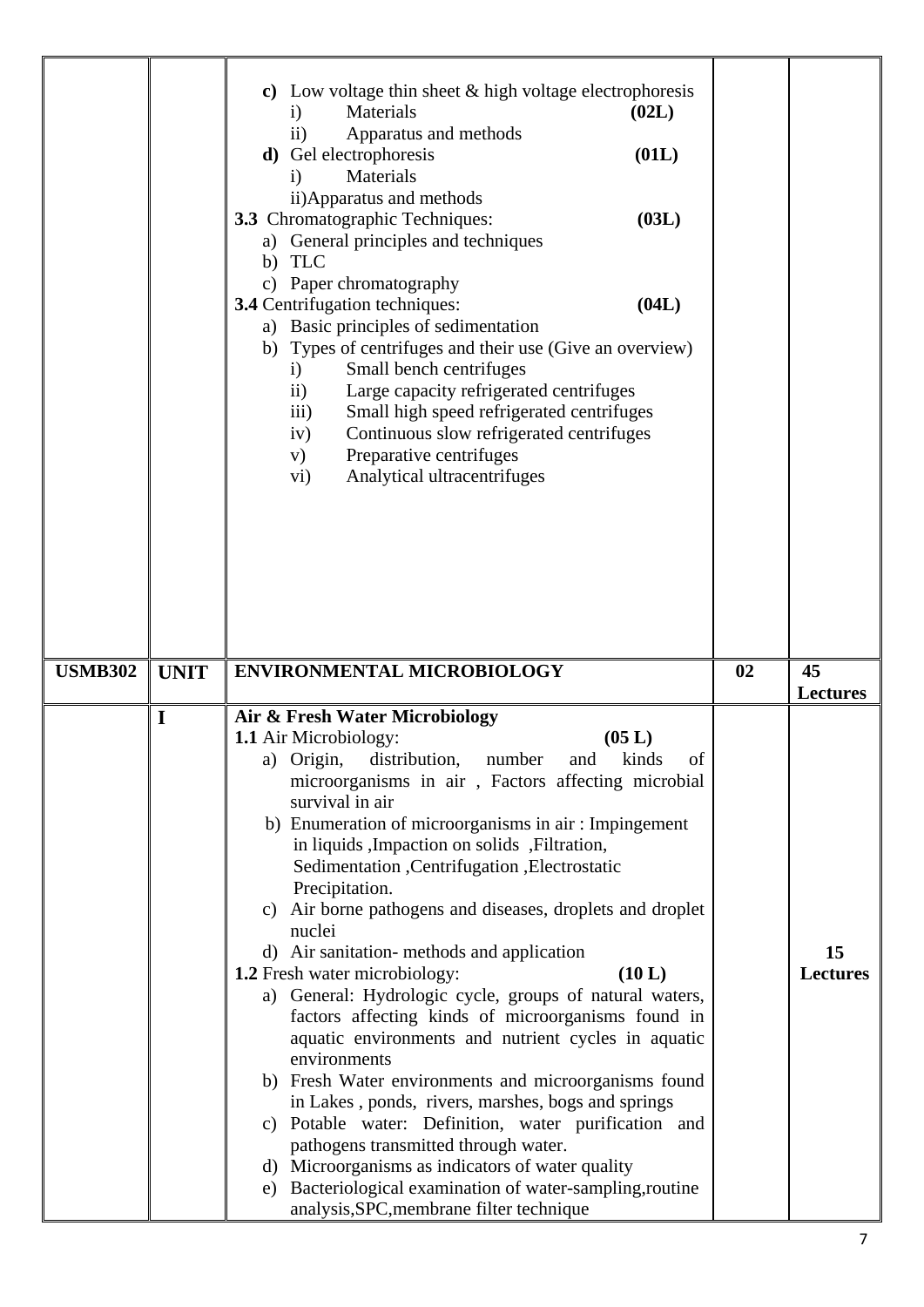|                | $\mathbf{I}$ | <b>Marine and Sewage Microbiology</b><br>2.1 Marine Microbiology:<br>(05 L)<br>a. Characteristics of marine environments<br>b. Marine microbial characteristics and their importance<br>c. Ecosystems of Deep sea Hydrothermal vents and<br>Subterranean Water<br>2.2 Sewage Microbiology:<br>(10 L)<br>a. Types of waste water                                                                                                                                                                                                       |                | 15                    |
|----------------|--------------|---------------------------------------------------------------------------------------------------------------------------------------------------------------------------------------------------------------------------------------------------------------------------------------------------------------------------------------------------------------------------------------------------------------------------------------------------------------------------------------------------------------------------------------|----------------|-----------------------|
|                |              | b. Characteristics of waste water<br>c. Modern waste water treatment: Primary, Secondary<br>and tertiary treatment.<br>d. Removal of pathogens by sewage treatment Processes<br>e. Sludge Processing<br><b>Oxidation Ponds, Septic tanks</b><br>f.<br>Disposal of Solid Waste, Modern Sanitary Landfills,<br>g.<br>Composting                                                                                                                                                                                                         |                | <b>Lectures</b>       |
|                | III          | Soil & Geo Microbiology<br>(03 L)<br>3.1 Terrestrial environment:<br>a) Soil – Definition, composition, function, Textural Triangle<br>b) Types Of Soil microorganisms & their activities<br>3.2 Methods of studying soil microorganisms: (5L)<br>Sampling, Cultural methods, Physiological<br>methods, Immunological methods,<br>NA based methods , Radioisotope techniques<br><b>3.3</b> Biogeochemical Cycles:<br>(05 L)<br>Carbon cycle, Nitrogen cycle, Sulphur cycle, Phosphorus<br>cycle<br>3.4 Soil Bioremediation:<br>(02 L) |                | 15<br><b>Lectures</b> |
| <b>USMB303</b> | Unit         | <b>METABOLISM &amp; BIOLOGY OF</b><br><b>MACROMOLECULES</b>                                                                                                                                                                                                                                                                                                                                                                                                                                                                           | 0 <sub>2</sub> | 45<br><b>Lectures</b> |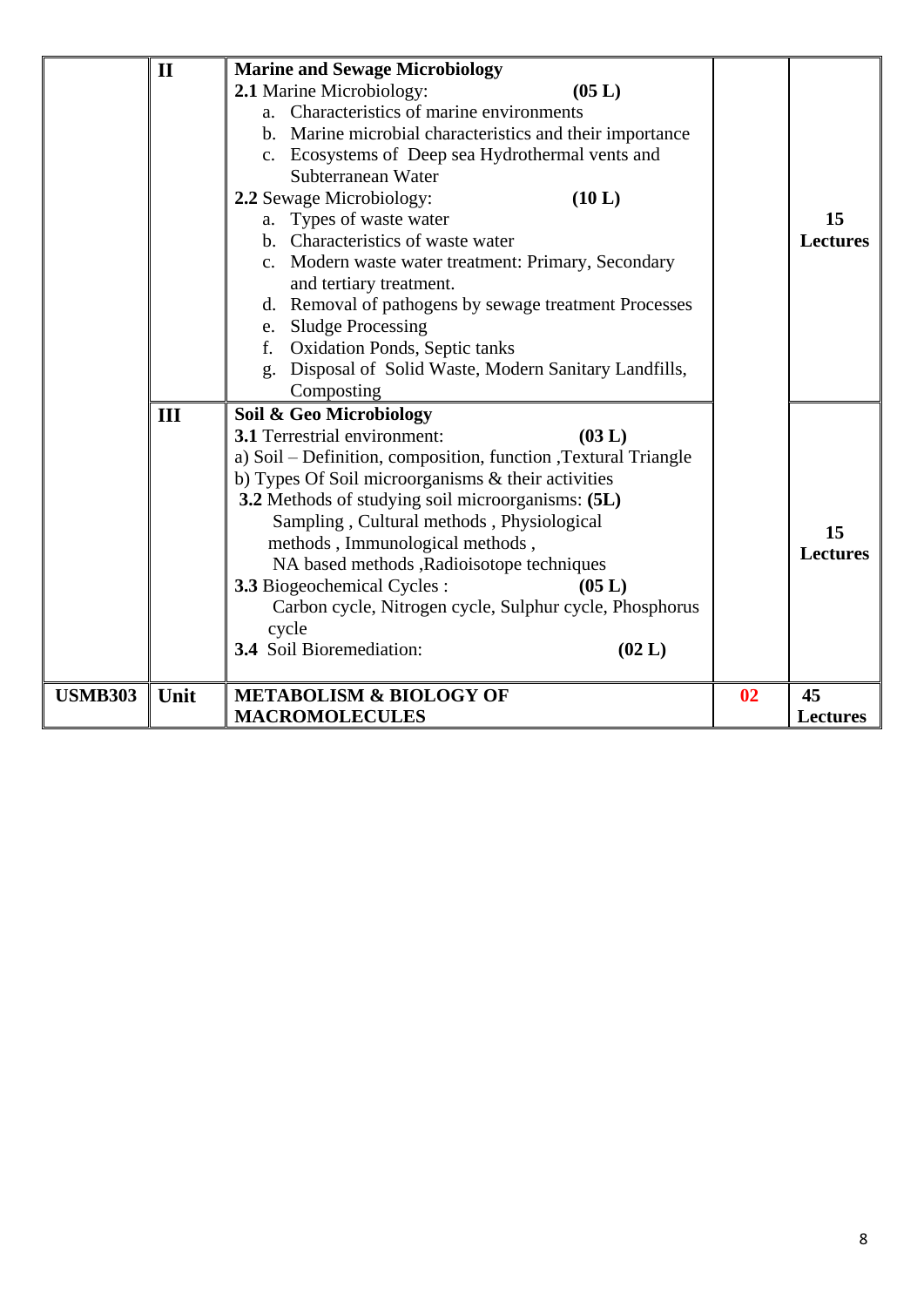| I            | <b>Introduction to Metabolism &amp; Enzymes</b>                         |                 |
|--------------|-------------------------------------------------------------------------|-----------------|
|              | <b>1.1</b> Nutrition of bacteria:<br>(01 L)                             |                 |
|              | 1.2 Major & minor bioelements<br>(01 L)                                 |                 |
|              | (07 L)<br>1.3 Survey of metabolism:                                     |                 |
|              |                                                                         |                 |
|              | a) Participation of living organisms in carbon & oxygen                 |                 |
|              | cycle                                                                   |                 |
|              | b) Nitrogen cycle in the biospherec                                     |                 |
|              | Promotion of metabolic pathways by sequential<br>$\mathbf{c})$          |                 |
|              | enzyme systems                                                          |                 |
|              | d) Metabolism-Catabolism & Anabolism                                    |                 |
|              | e) Catabolic pathways converge to a few end products                    |                 |
|              | Biosynthetic pathways diverge to yield many products<br>f               |                 |
|              | Important differences between catabolic & anabolic<br>$\mathbf{g}$      |                 |
|              | pathways                                                                | 15              |
|              | h) ATP as a carrier of energy from catabolic to anabolic                | <b>Lectures</b> |
|              | reactions                                                               |                 |
|              | NADPH as a carrier of reducing power<br>$\mathbf{i}$                    |                 |
|              | Cell metabolism-an economical tightly regulated<br>$\mathbf{j}$         |                 |
|              | process                                                                 |                 |
|              | k) Secondary metabolism                                                 |                 |
|              | Compartmentalization of metabolic pathways in cells<br>$\left( \right)$ |                 |
|              | 1.4 Introduction to enzymes:<br>(06L)                                   |                 |
|              | a) General properties of enzymes                                        |                 |
|              | b) How do enzymes accelerate reaction                                   |                 |
|              | c) Rate law for a simple catalysed reaction, Michaelis-Menten           |                 |
|              | equation and it's derivation                                            |                 |
|              | d) Classification of enzymes                                            |                 |
| $\mathbf{I}$ |                                                                         |                 |
|              | <b>Principles of Bioenergetics</b>                                      |                 |
|              |                                                                         |                 |
|              | 2.1 Bioenergetics & thermodynamics:<br>(06L)                            |                 |
|              | Energy transformations, thermodynamic quantities, standard -            |                 |
|              | free energy, difference between $\Delta G \& \Delta G^{\circ}$          | 15              |
|              | 2.2Structure of ATP, phosphoryl group transfer and<br>(05L)             | <b>Lectures</b> |
|              | ATP, Types of energy -rich compounds, multi-roles of ATP,               |                 |
|              | inorganic phosphoryl group donor                                        |                 |
|              | 2.3 Biochemical & chemical reactions, Biological oxidation-             |                 |
|              | reduction reaction<br>(04L)                                             |                 |
| III          | <b>Estimation Of Biomolecules</b>                                       |                 |
|              | <b>3.1</b> Estimation of Biomolecules<br>(15 L)                         |                 |
|              | a) Macromolecular composition of a microbial cell                       |                 |
|              | b) Methods of elemental analysis: Carbon by Slyke's method              |                 |
|              | Nitrogen by Microkjelhdahl method.                                      |                 |
|              | Phosphorus by Fiske-Subbarow method                                     |                 |
|              | c) Estimation of Carbohydrates by Phenol and Anthrone                   |                 |
|              | method                                                                  | 15              |
|              | Estimation of Reducing Sugars by DNSA method                            | <b>Lectures</b> |
|              | Detection of Sugars by Aniline-Pthalate method                          |                 |
|              | d) Estimation of Proteins by Biuret method                              |                 |
|              | Estimation of Amino acids by Ninhydrin method                           |                 |
|              | e) Extraction of Lipids by Soxhlet method                               |                 |
|              | f) Extraction of Nucleic acids                                          |                 |
|              | g) Estimation of Nucleic acids by DPA and Orcinol method                |                 |
|              |                                                                         |                 |
|              |                                                                         |                 |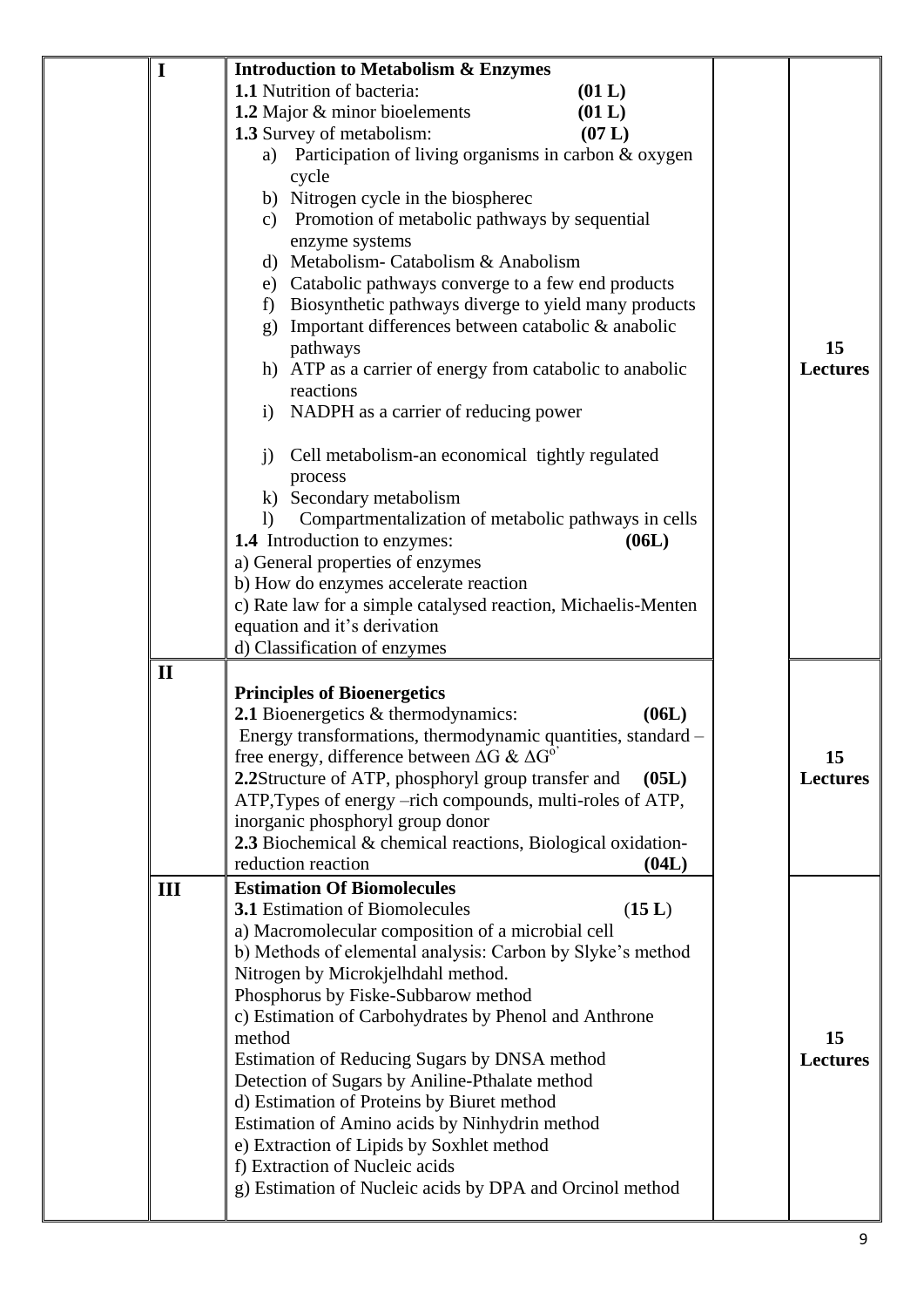| <b>USMBP3</b> | Practicals based on above three courses                                                                                                                                                                                                                                                                                                                                                                                                                                                                                                                                                                                                                                                                                              | 03 |                       |
|---------------|--------------------------------------------------------------------------------------------------------------------------------------------------------------------------------------------------------------------------------------------------------------------------------------------------------------------------------------------------------------------------------------------------------------------------------------------------------------------------------------------------------------------------------------------------------------------------------------------------------------------------------------------------------------------------------------------------------------------------------------|----|-----------------------|
|               | <b>SECTION-I (Practicals based on USMB301)</b>                                                                                                                                                                                                                                                                                                                                                                                                                                                                                                                                                                                                                                                                                       |    | 45<br><b>Lectures</b> |
|               | 1) Enrichment and isolation of Thermophiles and Acidophiles<br>from hot water springs of Vajreshwari/Pali<br>2) Enrichment and isolation of Psychrophiles from refrigerator<br>swabs/soil obtained from ice factories/cold storages<br>3) Enrichment and isolation of Halophiles from marine water<br>4) Construction of phylogenetic tree on the basis of given data<br>5) Identification of an organism using Bergey's<br>Manual.(Characteristics to be given)<br>6) Isolating an organism from soil and identifying the same on<br>the basis of "Classical Characteristics" (Bacillus spp.)<br>7) Paper Chromatography<br>8) TLC<br>9) Verification of Beer and Lambert's Law<br>10) Demonstration of Agarose gel electrophoresis |    |                       |
| <b>USMBP3</b> | Section -II (Practicals based on USMB302)                                                                                                                                                                                                                                                                                                                                                                                                                                                                                                                                                                                                                                                                                            |    | 45<br><b>Lectures</b> |
|               | 1. Enumeration of microorganisms in air and study its load<br>after fumigation<br>2. Routine analysis of water<br>3. Rapid detection of E.coli by MUG technique-Demo<br>4. Visit to Sewage treatment plant<br>5. Microbiological analysis of waste water by SPC<br>6. Total Viable count of Soil Flora<br>7. Enrichment and isolation of Cellulose degraders , Sulphate<br>reducers and Phosphate solubilisers<br>8 Winogradsky Column                                                                                                                                                                                                                                                                                               |    |                       |
| <b>USMBP3</b> | <b>Section-III (Practicals based on USMB303)</b>                                                                                                                                                                                                                                                                                                                                                                                                                                                                                                                                                                                                                                                                                     |    | 45<br><b>Lectures</b> |
|               | 1. Problems on Thermodynamics/Bioenergitics<br>2.Qualitative reactions of carbohydrates<br>3. Estimation of total carbohydrates by anthrone method<br>4. Estimation of reducing sugars by DNSA method<br>5.Qualitative reactions of amino acids & proteins<br>6. Estimation of proteins by biuret, Robinson Hogden method<br>7. Study of hydrolytic enzymes: Lipase, Casease, Amylase(Isolation)                                                                                                                                                                                                                                                                                                                                     |    |                       |

# **References**

### **Course: USMB301**

- 1. Environmental Microbiology ,R. M. Maier,I.L.Pepper & C.P.Gerba (2010),Academic Press
- 2. A Textbook of Microbiology by RC Dubey and DK Maheshwari,Revised Edition( 2013).
- 3. Prescott's Microbiology, 8<sup>th</sup> edition, J.M. Willey, L.M. Sherwood & C.J. Woolverton, McGraw-Hill International Edition
- 4. General Microbiology, Stanier, 4<sup>th</sup> edition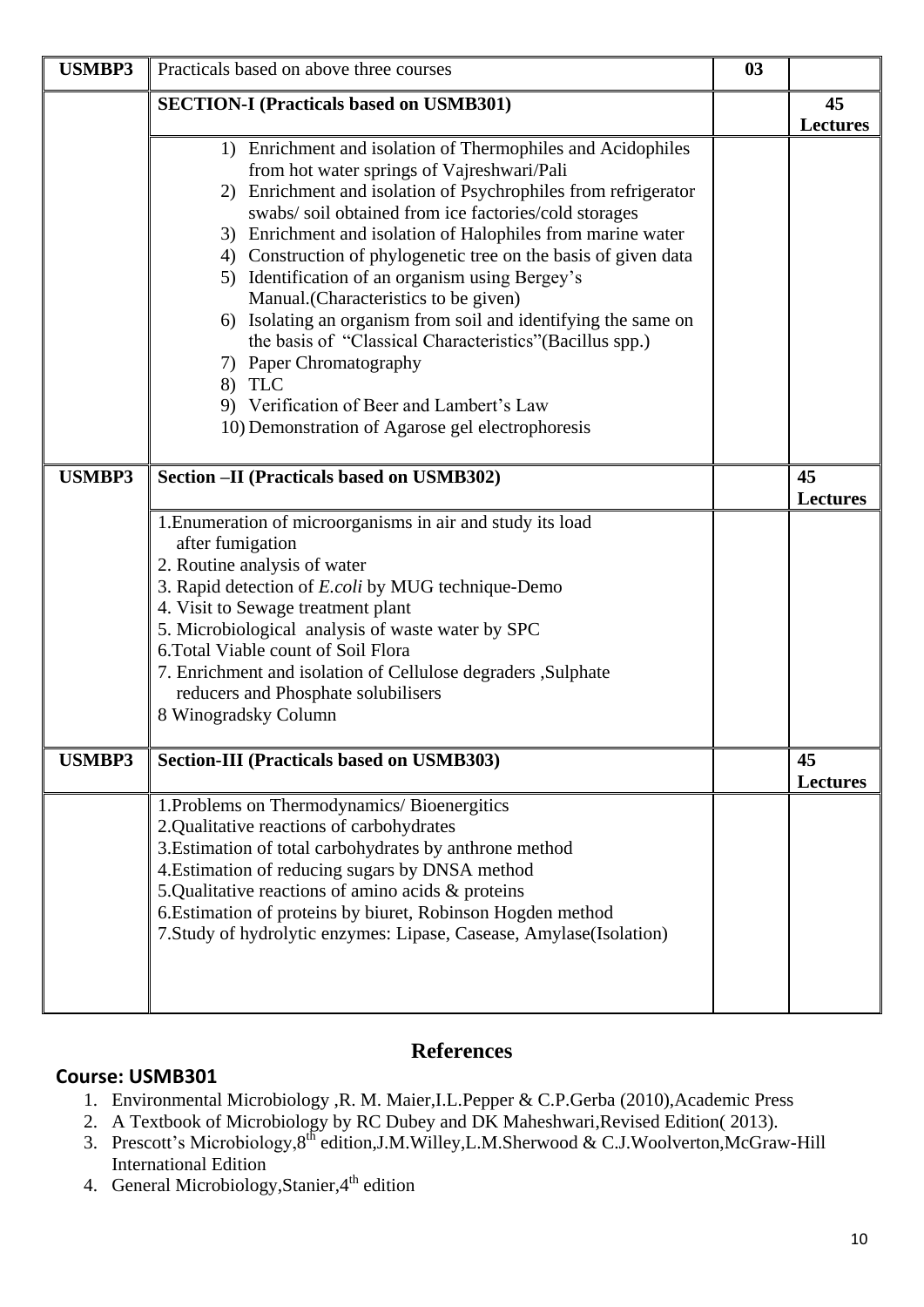- 5. A biologist's guide to Principles and techniques of practical Biochemistry, 3rd edition, Wilson and Goulding
- 6. Practical Biochemistry (Principles & Techniques), Ed. Keith Wilson & John Walkar, 5<sup>th</sup> Edition,Cambridge University Publication

## **Course: USMB302**

- 1. Fundamental Principles of Bacteriology By A.H.Salle  $7<sup>th</sup>$  edn, McGRAW-Hill Book Company
- 2. Prescott, Harley and Klein's Microbiology : 7<sup>th</sup> Edition ; Willey, Sherwood and Woolverton ,Mc Graw Hill International Edition
- 3. Microbiology, Michael J. Pelczar Jr., E.C.S. Chan , Noel R. Krieg, 5<sup>th</sup> Edition, McGraw Hill Education (India) Pvt.Ltd.
- 4. Microbiology:Application Based Aspproach,Michael J.Pelczar Jr.,E.C.S.Chan,Noel R.Krieg,1<sup>st</sup> Edition (2010),Tata McGraw Hill
- 5. Methods of studying soil microbial diversity, Journal of Microbiological Methods 58 (2004) 169 188 Jennifer L etal.
- 6.Introduction to Environmental Microbiology-By Barbara Kolawzan,Adamiak et al (2006)
- 7.Environmental Microbiology by R.M.Maier.I.L.Pepper & C.P.Gerba (2010),Academic Press

# **Course: USMB303**

1.Methods In Microbiology,Vol.5B,Ed.Norris & Ribbon,Academic Press

2.Lehninger:Principles Of Biochemistry,4<sup>th</sup> Ed.,D.Nelson & M.Cox,W.H.Freeman & Co.,New York 2005 3.Outlines Of Biochemistry,5/E,Conn P.Stumpf,G.Bruening & R.Doi,John Wiley & Sons,New York 1995 4.Enzymes:Biochemistry,Biotechnology & Clinical Chemistry,T.Palmer,East West Press Ltd.,New Delhi2004

5.An Introduction to Practical Biochemistry,David Plummer,3rd Edition(2003),Tata McGraw-Hill Publishing Co.Ltd.

6.Biochemical Methods,S.Sadasivam & A.Manickam,2nd Edition(1996),New Age International (P) Ltd. 7.Laboratory Manual in Biochemistry,J.Jayraman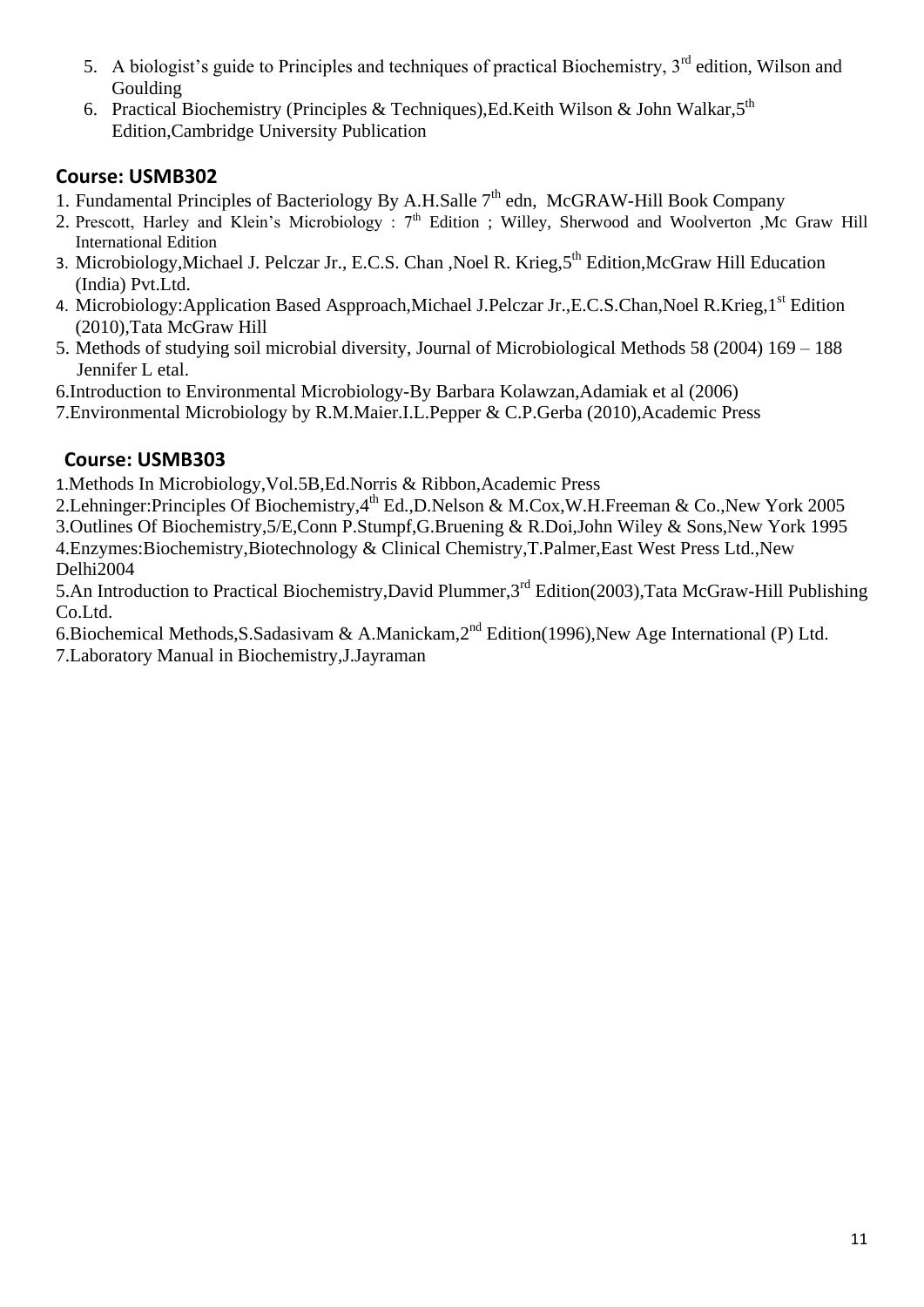## **SEMESTER IV**

| Course<br>Code | <b>UNIT</b>  | <b>TITLE</b>                                                                                                                                                                                                                                                                                                                                                                                                                                                                                                                                                                                                                                                                                                                                                                                                                                                                                                                                                                                                                                                                  | <b>Credits</b> | Lectures/<br>Sem.                        |
|----------------|--------------|-------------------------------------------------------------------------------------------------------------------------------------------------------------------------------------------------------------------------------------------------------------------------------------------------------------------------------------------------------------------------------------------------------------------------------------------------------------------------------------------------------------------------------------------------------------------------------------------------------------------------------------------------------------------------------------------------------------------------------------------------------------------------------------------------------------------------------------------------------------------------------------------------------------------------------------------------------------------------------------------------------------------------------------------------------------------------------|----------------|------------------------------------------|
| <b>USMB</b>    |              | MEDICAL MICROBIOLOGY AND IMMUNOLOGY                                                                                                                                                                                                                                                                                                                                                                                                                                                                                                                                                                                                                                                                                                                                                                                                                                                                                                                                                                                                                                           | 02             | 45                                       |
| 401            | $\mathbf I$  | <b>Innate Immunity &amp; Immune System</b><br>1.1 Basic concepts in Immunology-Introduction<br>(01L)<br>1.2 Principals of Innate & adaptive immunity-Primary, Secondary<br>& Tertiary Barriers<br>(02L)<br>1.3 Components of the immune system-Cells and organs of the<br>immune system<br>(03L)<br>1.4 Phagocytosis and inflammation-Mechanisms and link to<br>immunity<br>(03L)<br>1.5 Pattern recognition in innate immune system-PAMPs, PRRs,<br><b>TLRs</b><br>(03L)<br>1.6 The Complement System-Alternative and Lectin Pathways,<br>evolution of Classical Pathway<br>(03L)                                                                                                                                                                                                                                                                                                                                                                                                                                                                                            |                | <b>Lectures</b><br>15<br><b>Lectures</b> |
|                | $\mathbf{I}$ | The Epidemiology of Infectious Disease:<br>2.1 Epidemiological Terminology : Epidemiology, sporadic<br>disease, endemic disease, hyper endemic disease, epidemic<br>disease, index case, pandemic disease, outbreak<br>(01L)<br>2.2 Development of Disease<br>(02L)<br>2.3 Epidemiological Methods<br>(02L)<br>(02L)<br>2.4 Patterns of infectious disease in a population<br>2.5 The spread of infection:<br>a) Reservoirs of infection -human reservoirs, animal reservoirs,<br>non-living reservoirs<br>(01L)<br>b) Transmission of disease- Contact transmission, Vehicle<br>transmission, Vectors<br>(01L)<br>2.6 Nosocomial Infections:<br>Microorganisms in the hospital, compromised host, chain of<br>transmission, control of nosocomial infections<br>(02L)<br>2.7 Public Health Measures for the Control of Disease:<br>Controls directed against the Reservoir, Controls Directed against<br>Transmission of the Pathogen, Immunization, Quarantine,<br>Surveillance, Pathogen Eradication<br>(02L)<br>2.8 Emerging and Re-emerging Infectious Diseases<br>(02L) |                | 15<br><b>Lectures</b>                    |
|                | III          | <b>Diagnostic And Clinical Microbiology</b><br>3.1 Overview of the Clinical Microbiology Laboratory:<br>(01L)<br>3.2 Isolation of Pathogens from clinical specimens:<br>(04L)<br>a) Growth media and Culture<br>b) Collection of specimens, handling and transport<br>c) Types of specimens and their culture --- Blood, Urine,<br>Faeces, sputum, Cerebrospinal fluid, pus, genital and culture of<br>Anaerobes.<br>3.3 Identification of microorganisms from specimens:<br>(02L)<br>a) Microscopy<br>b)Growth-Dependent Identification Methods<br>3.4 Rapid Methods of Identification:<br>(02L)                                                                                                                                                                                                                                                                                                                                                                                                                                                                             |                | 15<br><b>Lectures</b>                    |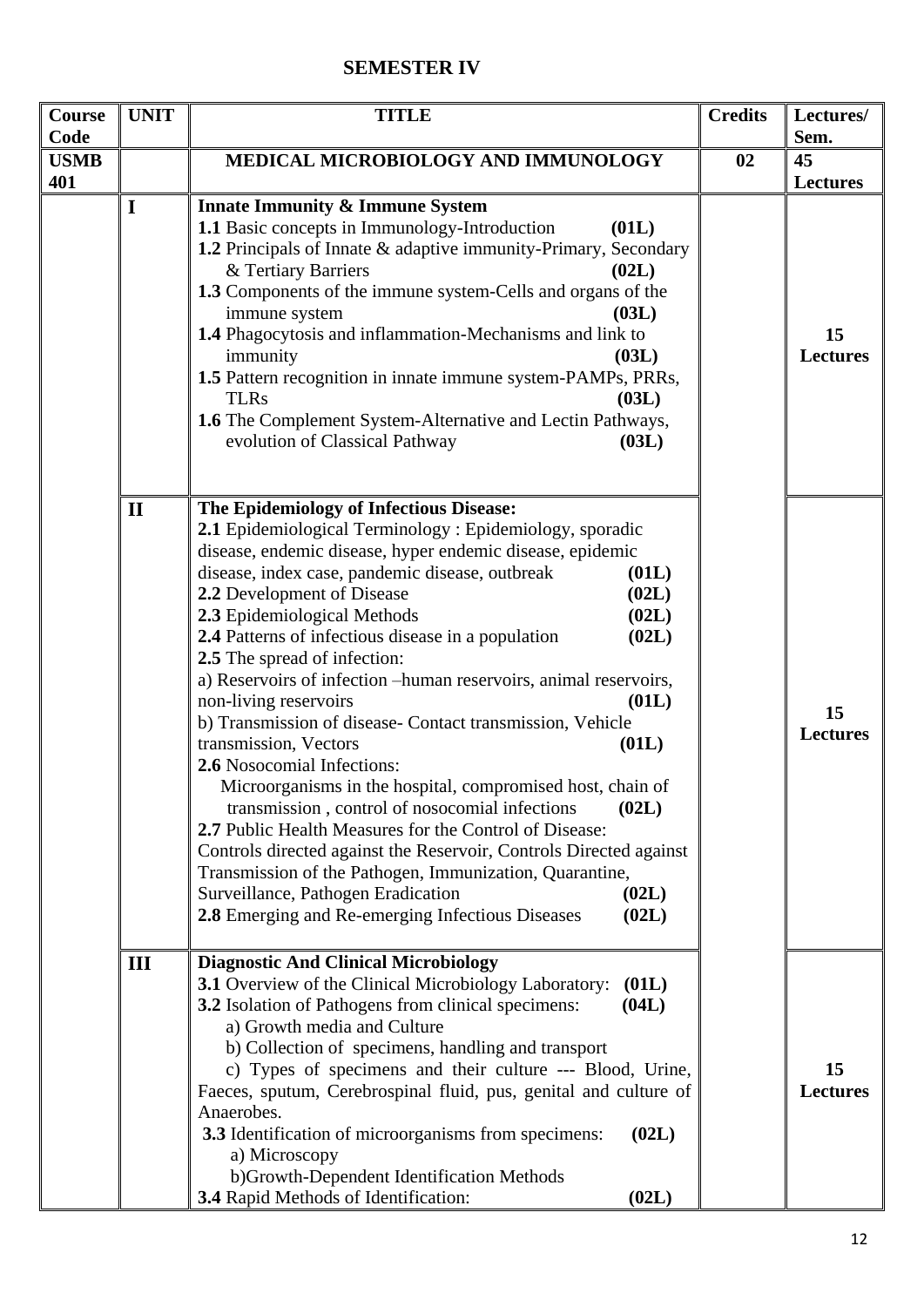|             |              |                                                                                                     | (02L)  |    |                 |
|-------------|--------------|-----------------------------------------------------------------------------------------------------|--------|----|-----------------|
|             |              | 3.5 Bacteriophage Typing<br>3.6 Molecular Methods and Analysis of                                   |        |    |                 |
|             |              | <b>Metabolic Products:</b>                                                                          | (04L)  |    |                 |
|             |              | a) Nucleic Acid -Based Detection Methods                                                            |        |    |                 |
|             |              |                                                                                                     |        |    |                 |
|             |              | b) Gas liquid Chromatography<br>c) Plasmid Fingerprinting                                           |        |    |                 |
| <b>USMB</b> |              |                                                                                                     |        | 02 | 45              |
| 402         |              | <b>INDUSTRIAL, FOOD &amp; DAIRY MICROBIOLOGY</b>                                                    |        |    | <b>Lectures</b> |
|             |              | <b>Industrial Microbiology:</b>                                                                     |        |    |                 |
|             | I            | 1.1 Strains of industrially important microorganisms: (04L)                                         |        |    |                 |
|             |              | a. Desirable characteristics of industrial strain                                                   |        |    |                 |
|             |              |                                                                                                     |        |    |                 |
|             |              | b. Principles and methods of primary and secondary screening.<br><b>1.2</b> Types of fermentations: | (02L)  |    |                 |
|             |              | a). Aerobic, b) Anaerobic and c) Solid state fermentations.                                         |        |    |                 |
|             |              | 1.3 Types of fermentation processes:                                                                | (02L)  |    |                 |
|             |              | a.Surface and Submerged,                                                                            |        |    | 15              |
|             |              | b.Batch, continuous, fed-batch fermentation process                                                 |        |    | <b>Lectures</b> |
|             |              | <b>1.4</b> Media for industrial fermentations:                                                      | (05L)  |    |                 |
|             |              | a. Production and Inoculum media                                                                    |        |    |                 |
|             |              | b. Media components :- Carbon source, nitrogen source, amino                                        |        |    |                 |
|             |              | acids and vitamins, minerals, water, buffers, antifoam agents,                                      |        |    |                 |
|             |              | precursors, inhibitors and inducers.[ crude media-from Patel]                                       |        |    |                 |
|             |              | 1.5 Inoculum development:                                                                           | (02L)  |    |                 |
|             |              |                                                                                                     |        |    |                 |
|             | $\mathbf{I}$ | <b>Food Microbiology</b>                                                                            |        |    |                 |
|             |              | 2.1Introduction: Significance, food as a substrate and sources:                                     |        |    |                 |
|             |              | (01 L)                                                                                              |        |    |                 |
|             |              | 2.2 Microbial growth in foods:                                                                      | (02L)  |    |                 |
|             |              |                                                                                                     |        |    |                 |
|             |              | 2.3 Intrinsic and extrinsic factors:                                                                | (01L)  |    |                 |
|             |              | 2.4 General Principles of spoilage: Spoilage of fresh foods: fruits                                 |        |    |                 |
|             |              | and vegetables, eggs, meat, poultry and seafood:                                                    | (04L)  |    |                 |
|             |              | 2.5 General principles of food preservation (principle of each                                      |        |    | 15              |
|             |              | method and example of foods only): High temperature, low                                            |        |    | <b>Lectures</b> |
|             |              | temperature, drying, radiations and food additives and                                              |        |    |                 |
|             |              | preservatives (tabular representation), Asepsis with introduction                                   |        |    |                 |
|             |              | to HACCP. Food borne diseases and intoxications:                                                    | (04L)  |    |                 |
|             |              |                                                                                                     |        |    |                 |
|             |              | 2.6Methods of detection of microorganisms in food: overview of                                      |        |    |                 |
|             |              | cultural, microscopic, physical, chemical and bioassay methods:                                     |        |    |                 |
|             |              | (03L)                                                                                               |        |    |                 |
|             | III          | <b>Dairy Microbiology</b>                                                                           |        |    |                 |
|             |              | 3.1 Milk- Definition, composition, Sources of                                                       |        |    |                 |
|             |              | contamination of milk:                                                                              | (02L)  |    |                 |
|             |              | 3.2 Pasteurization of milk-LTLT, HTST                                                               |        |    |                 |
|             |              | method:                                                                                             | (03L)  |    |                 |
|             |              | 3.3. Milk products:- production and spoilage of                                                     |        |    | 15              |
|             |              | a Yoghurt                                                                                           | (02L)  |    | <b>Lectures</b> |
|             |              | <b>b</b> Butter                                                                                     | (02L)  |    |                 |
|             |              | c Cheese-Cheddar and Cottage cheese                                                                 | (02L)  |    |                 |
|             |              | d Fermented milks                                                                                   | (01L)  |    |                 |
|             |              | 3.4. Quality control of milk                                                                        | s(03L) |    |                 |
|             |              | a. Rapid platform test                                                                              |        |    |                 |
|             |              | b. Microbiological analysis of milk.:- SPC,                                                         |        |    |                 |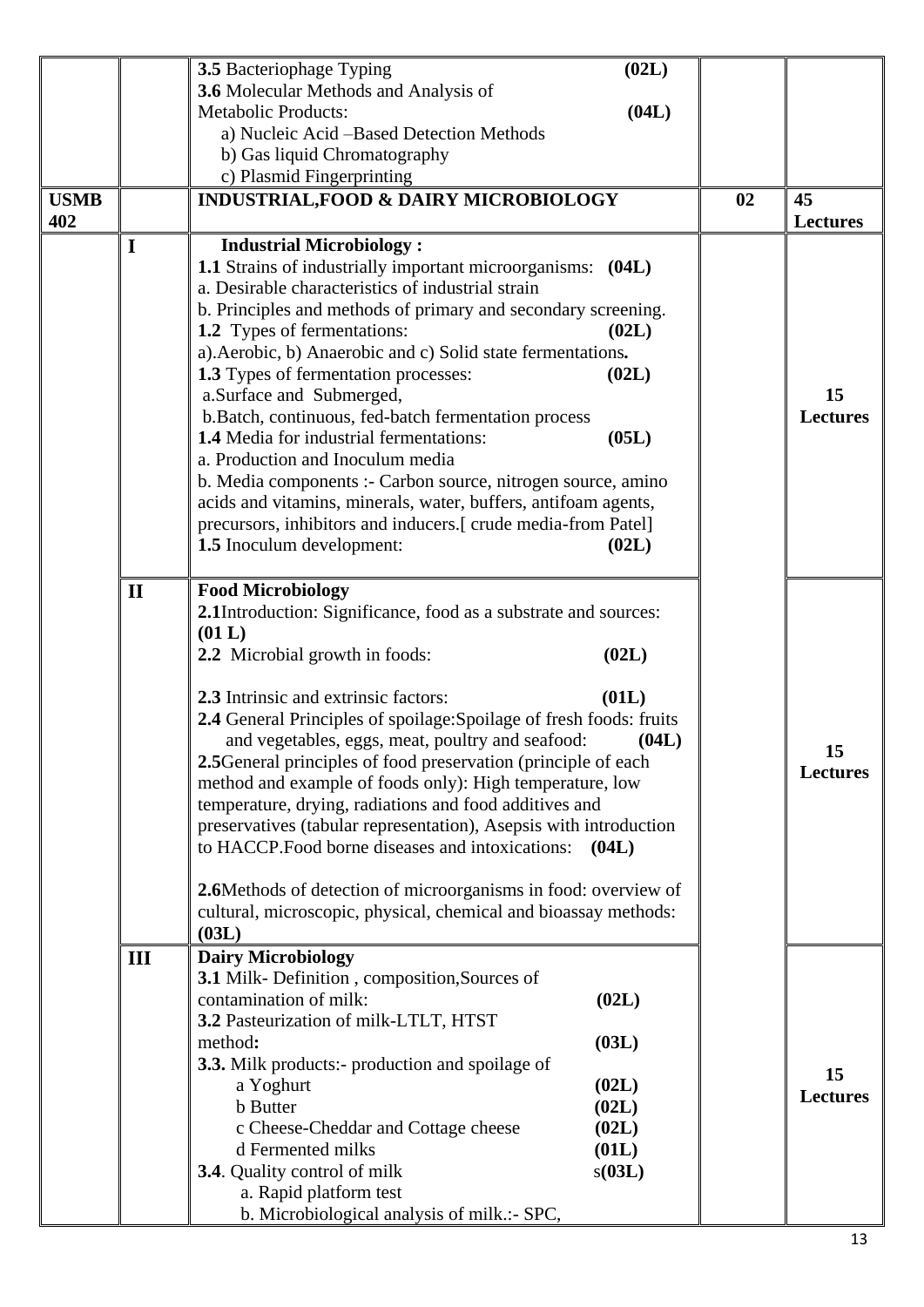|             |              | Coliform count, LPC, Psychrophiles,                                               |    |                 |
|-------------|--------------|-----------------------------------------------------------------------------------|----|-----------------|
|             |              | Thermophilic count, DRT                                                           |    |                 |
|             |              |                                                                                   |    |                 |
| <b>USMB</b> |              | MOLECULAR BIOLOGY & ENZYMOLOGY                                                    | 02 | 45              |
| 403         |              |                                                                                   |    | <b>Lectures</b> |
|             | $\mathbf I$  | (15L)<br>Nucleic acid chemistry & structure:                                      |    |                 |
|             |              |                                                                                   |    |                 |
|             |              | (F.Y.BSc: Revision of nucleic acid)                                               |    |                 |
|             |              | 1.1 DNA can occur in different 3D forms, DNA sequences adopt                      |    |                 |
|             |              | unusual structures                                                                |    |                 |
|             |              | 1.2 Many RNAs have complex 3D structures                                          |    | 15              |
|             |              | 1.3 Nucleic acid chemistry                                                        |    | <b>Lectures</b> |
|             |              | 1.4 Denaturation of double helical DNA and RNA                                    |    |                 |
|             |              | 1.5 Nucleic acid from different species can form hybrids                          |    |                 |
|             |              | 1.6 Nucleotides and nucleic acids undergo non enzymatic                           |    |                 |
|             |              | transformations, DNA methylation<br>1.7 Functions of nucleotides                  |    |                 |
|             |              | <b>1.8</b> Structures of chromosomes                                              |    |                 |
|             | $\mathbf{I}$ |                                                                                   |    |                 |
|             |              | Central Dogma, Genetic Code, Transcription & Translation In<br><b>Prokaryotes</b> |    |                 |
|             |              | 2.1 Pathways for transfer of genetic information:                                 |    |                 |
|             |              | a) RNA biosynthesis, prokaryotic transcription apparatus,                         |    |                 |
|             |              | prokaryotic promoters,                                                            |    | 15              |
|             |              | Initiation, elongation and termination of transcription<br>(07 L)                 |    | <b>Lectures</b> |
|             |              | b) Translation: components of protein synthesis apparatus                         |    |                 |
|             |              | Genetic code,                                                                     |    |                 |
|             |              | mRNA, Ribosomes,                                                                  |    |                 |
|             |              | Protein synthesis<br>(08 L)                                                       |    |                 |
|             | III          | <b>Enzymology:</b>                                                                |    |                 |
|             |              | (Kinetics and purification of enzymes)                                            |    |                 |
|             |              | 3.1 Enzymatically catalysed reactions exhibit saturation kinetics                 |    |                 |
|             |              | Effect of temperature and pH<br>(07L)                                             |    |                 |
|             |              | Effect of Inhibitors-Reversible and irreversible, competitive,                    |    |                 |
|             |              | Non competitive and uncompetitive inhibitors                                      |    |                 |
|             |              | Allosteric effects in enzyme catalysed reactions                                  |    |                 |
|             |              | Multisubstrate reactions- Ordered, Random and pingpong<br>reactions               |    |                 |
|             |              | Koshland-Nemethy and Filmer model                                                 |    | 15              |
|             |              | Monod, wyman and Cahngux model                                                    |    | <b>Lectures</b> |
|             |              | 3.2 Coenzymes: Different types and reactions catalyzed by                         |    |                 |
|             |              | coenzymes (in tabular form),<br>(04L)                                             |    |                 |
|             |              | Water soluble coenzymes (NAD, Nicotinic acid)                                     |    |                 |
|             |              | Fat soluble vitamins and their examples.                                          |    |                 |
|             |              |                                                                                   |    |                 |
|             |              | (04L)<br>3.3 Working with proteins:                                               |    |                 |
|             |              | Separation and purification of proteins                                           |    |                 |
|             |              | Separation and characterization of proteins by electrophoresis                    |    |                 |
|             |              | Quantification of unseparated proteins                                            |    |                 |
| <b>USMB</b> |              | Practicals based on above three courses                                           | 03 |                 |
| <b>P4</b>   |              |                                                                                   |    |                 |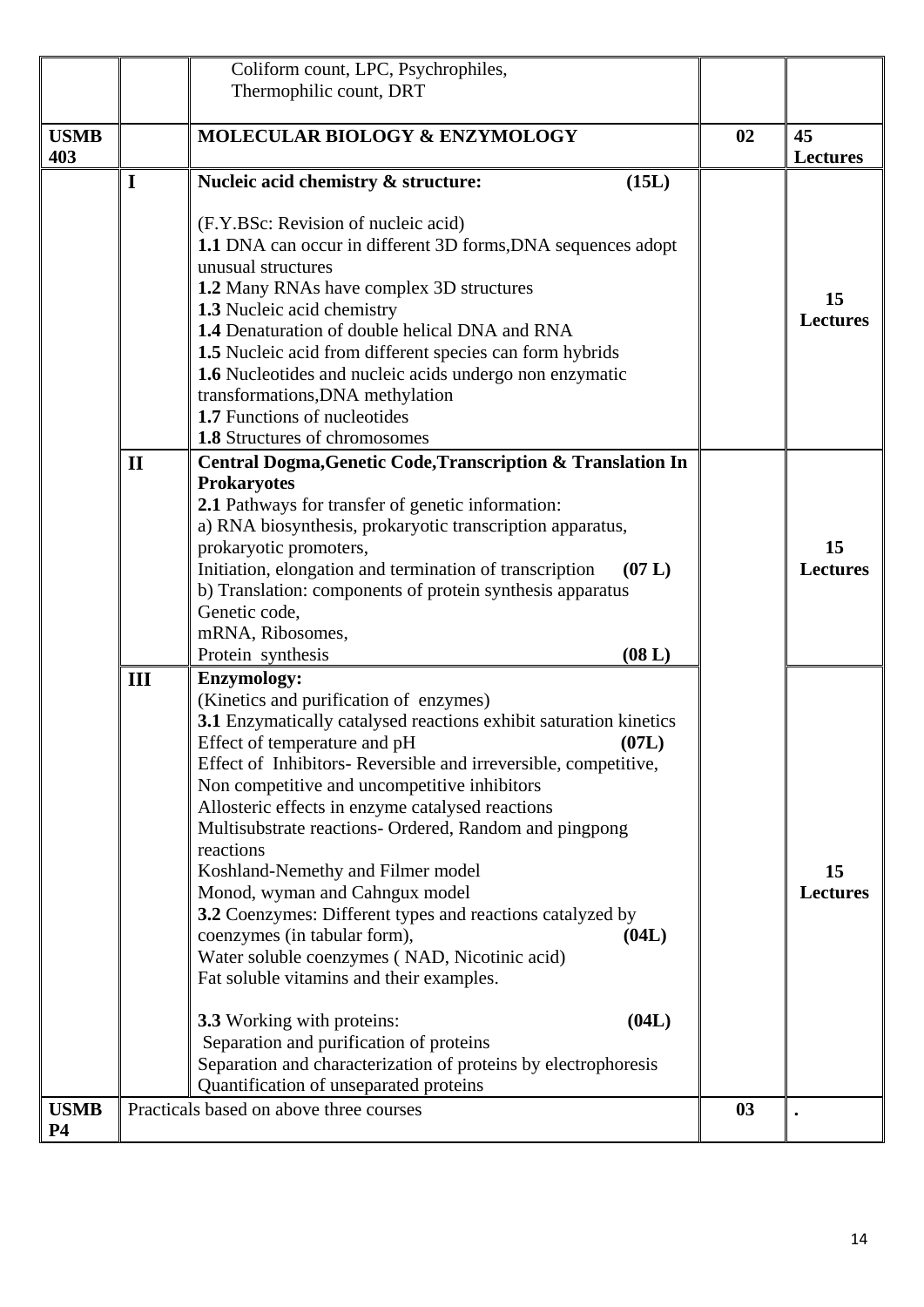| <b>Section-I (Practicals based on USMB401)</b><br>1. Differential staining of Blood by the Field's staining method<br>2. Isolation of organisms from fomites: Table Tops, Finger Tips, Mobile<br>Phones<br>3. Use of Selective and Differential Solid Media: Mac Conkeys agar,<br>SS agar, XLD agar, TCBS agar, SIBA, Salt Mannitol agar, CLED agar,<br>Hoyle's tellurite agar<br>4. Use of Biochemical Media/Tests for Identification of Pathogens:<br>Carbohydrate fermentation, Indole test, Methy Red test, Vogues<br>Proskauer test, Citrate Utilization, Lysine Decarboxylase, Gelatin<br>Liquefaction, Nitrate Reduction, Phenylalanine deaminase test, Urease<br>test, TSI agar, Oxidase test, Catalase test, Bile solubility test,<br>Coagulase test, Optochin test and Bacitracin test.<br>5. Rapid Identification of a Pathogen using a Kit: eg. The API 20 E | 45<br><b>Lectures</b> |
|--------------------------------------------------------------------------------------------------------------------------------------------------------------------------------------------------------------------------------------------------------------------------------------------------------------------------------------------------------------------------------------------------------------------------------------------------------------------------------------------------------------------------------------------------------------------------------------------------------------------------------------------------------------------------------------------------------------------------------------------------------------------------------------------------------------------------------------------------------------------------|-----------------------|
| system, Enterotube Multitest system (Demonstration)                                                                                                                                                                                                                                                                                                                                                                                                                                                                                                                                                                                                                                                                                                                                                                                                                      |                       |
| Section - II (Practicals based on USMB402)                                                                                                                                                                                                                                                                                                                                                                                                                                                                                                                                                                                                                                                                                                                                                                                                                               | 45<br><b>Lectures</b> |
| 1. Isolation of antibiotic producers from soil.<br>2. Auxanography<br>3. Isolation of food spoilage agent<br>4. Determination of TDT and TDP<br>5. Determination of Salt and sugar tolerance Determination of MIC of a<br>preservative<br>6. Visit to Food/Dairy industry<br>7. Rapid platform tests of raw and pasteurized milk.<br>8. Microbiological analysis of raw and pasteurized Milk.<br>9. Microbiological analysis of Butter, Cheese                                                                                                                                                                                                                                                                                                                                                                                                                           |                       |
| <b>Section-III (Practicals based on USMB403)</b>                                                                                                                                                                                                                                                                                                                                                                                                                                                                                                                                                                                                                                                                                                                                                                                                                         | 45<br><b>Lectures</b> |
| 1. Isolation of DNA from onion<br>2. Estimation of DNA by DPA method<br>3. Estimation of RNA by Orcinol method.<br>4. Enzyme production (Invertase)<br>5. Purification of enzyme: salt precipitation and desalting proteins by<br>Dialysis<br>6. Determination of Km of Invertase (Lineweaver-Burke plot, Michaelis-<br>Menten graph)<br>7. Effect of variables on enzyme activity (Temp, pH, Enzyme<br>concentration)                                                                                                                                                                                                                                                                                                                                                                                                                                                   |                       |

### **References**

#### **Course : USMB401**

1. Foundations in Microbiology, Seventh Edition, Talaro. Mcgraw-Hill International Edition

2. The Elements of Immmunology, Fahim Khan. Pearson Education

3. Immunology Essential and Fundamental, Third Edition, Pathak and Palan. Capitol Publishers.

4. Prescott's Microbiology: 8<sup>th</sup> Edition ; Joanne M. Willey, Linda M. Sherwood, Christopher J. Woolverton, Mc Graw Hill International Edition

aw Thir International Edition<br>5. Prescott, Harley and Klein's Microbiology : 7<sup>th</sup> Edition ; Willey, Sherwood and Woolverton ,Mc Graw Hill International Edition

6. Brock Biology of Microorganisms: 12<sup>th</sup> Edition; Madigan Martinko Dunlap Clark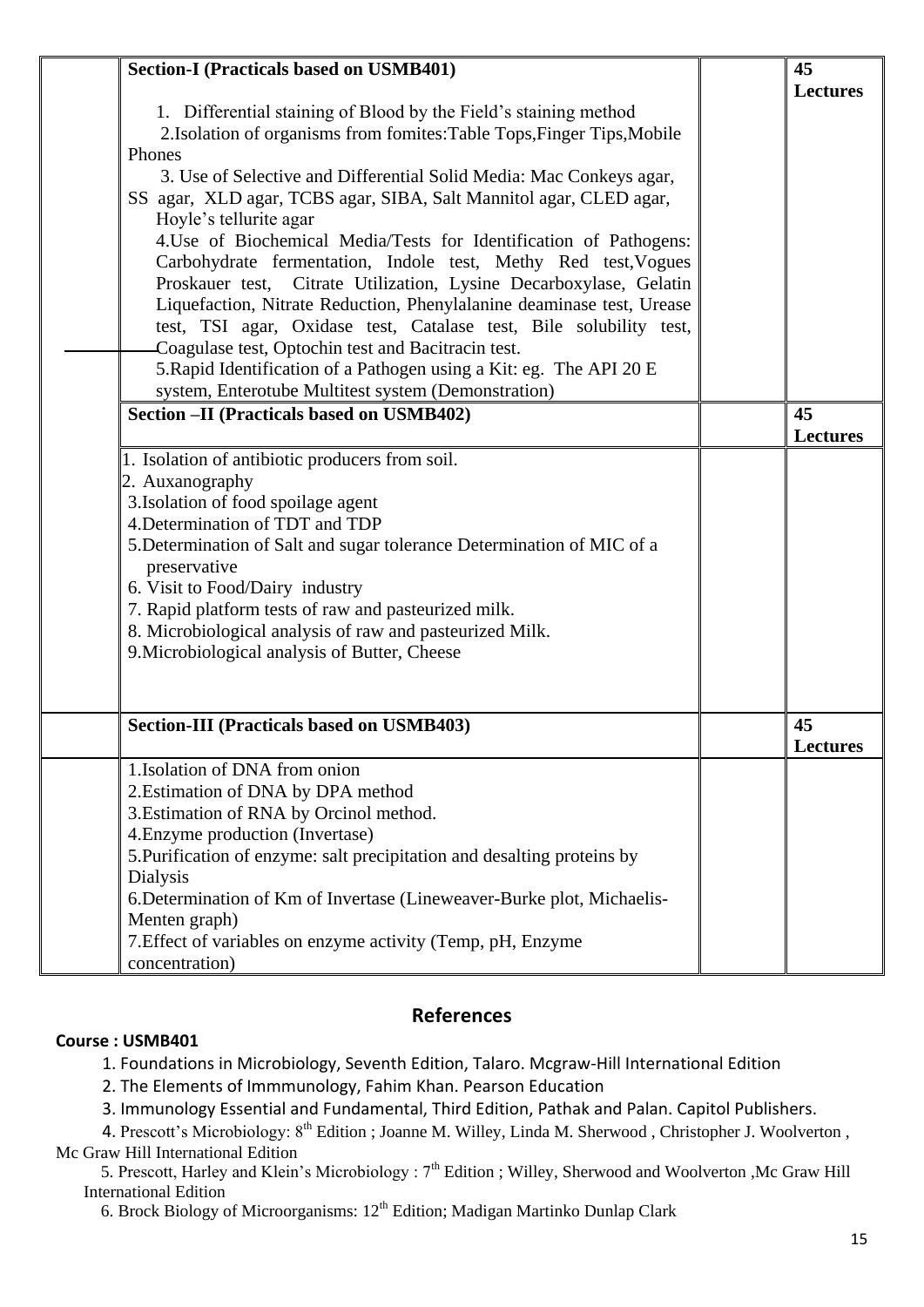Pearson International Edition

7. Microbiology An Introduction: 9<sup>th</sup> Edition; Gerard J. Tortora, Berdell R. Funke, Christine L. Case, Pearson Education

## **Course : USMB402**

- 1. Casida L. E., "Industrial Microbiology" 2009 Reprint, New Age International (P) Ltd,Publishers, New Delhi
- 2. Stanbury P. F., Whitaker A. & HaII--S. J., 1997, "Principles of Fermentation,Technology", 2nd Edition, Aditya Books Pvt. Ltd, New Delhi.
- 3. Prescott and Dunn's ''Industrial Microbiology''.1982 4th Edition, McMillan Publishers
- 4. H. A. Modi, 2009. ''Fermentation Technology'' Vol 2, Pointer Publications, India
- 5. Industrial Microbiology. A.H.Patel. MacMillan. New Delhi. 1984.
- 6. Modern Food Microbiology. James Jay,  $5<sup>th</sup>$  Ed,
- 7. Frazier and Westhoff ,Food Microbiology, Tata McGraw Hill, 4<sup>th</sup> Edition
- 8. Microbiology By Prescott, Harley, Klein's  $7<sup>th</sup>$  Edn
- 9. Outlines Of Dairy Technology,Sukumar De,Oxford University Press

### **Course : USMB403**

1.Lehninger:Principles Of Biochemistry,4th Ed.,D.Nelson & M.Cox,W.H.Freeman & Co.,New York 2005 2.Outlines Of Biochemistry,5/E,Conn P.Stumpf,G.Bruening & R.Doi,John Wiley & Sons,New York 1995 3.Enzymes:Biochemistry,Biotechnology & Clinical Chemistry,T.Palmer,East West Press Ltd.,New Delhi2004

4.An Introduction to Practical Biochemistry, David Plummer, 3<sup>rd</sup> Edition(2003), Tata McGraw-Hill Publishing Co.Ltd.

5.Laboratory Manual in Biochemistry,J.Jayraman

6.Biochemical Methods, S. Sadasivam & A. Manickam, 2<sup>nd</sup> Edition(1996), New Age International (P) Ltd.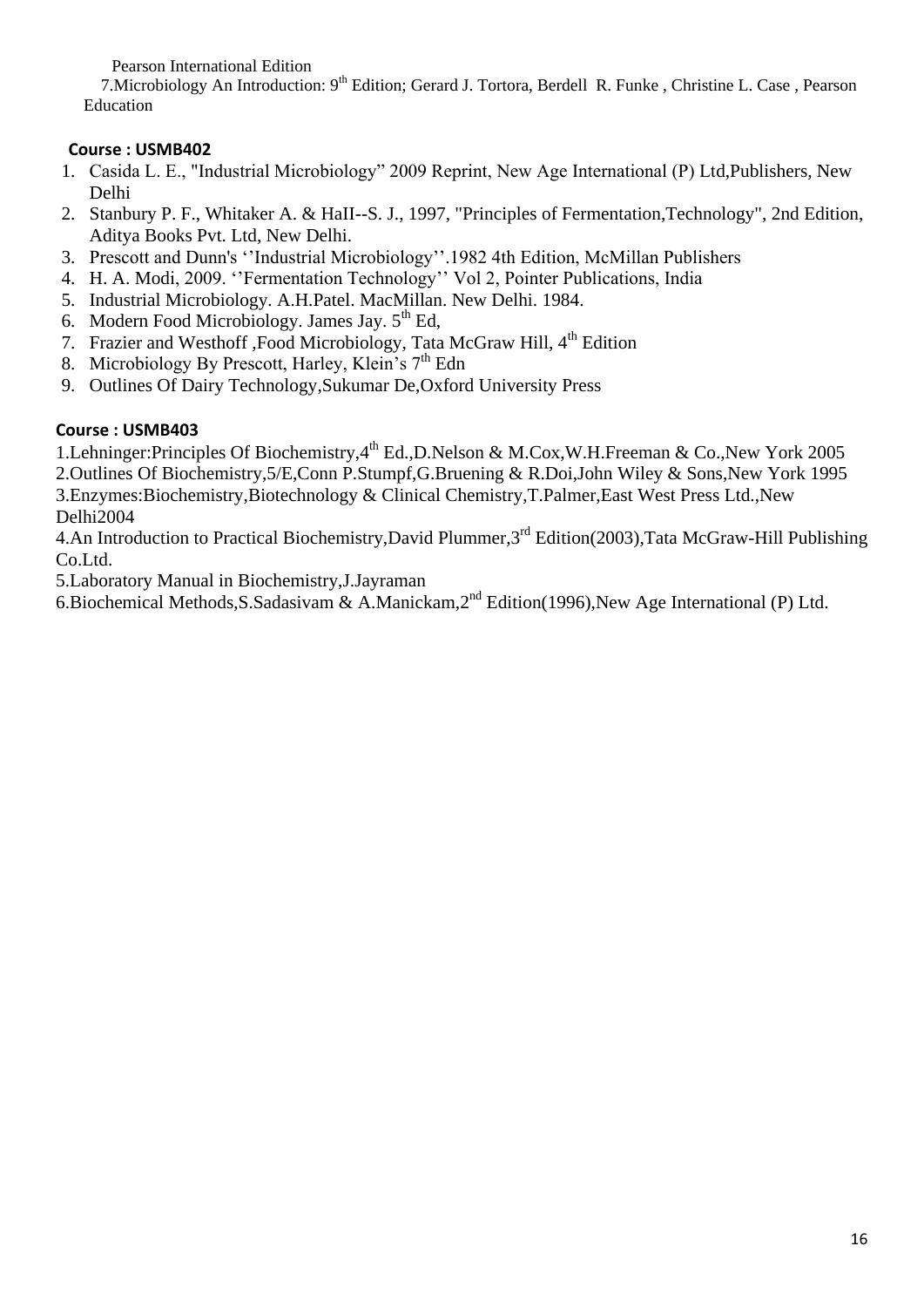#### **MODALITY OF ASSESSMENT Theory Examination Pattern: A) Internal Assessment - 25% Marks.**

| <b>Theory :- One Periodical Class Test</b> | : 25 Marks                                                                                                                                                                                                                     |              |  |
|--------------------------------------------|--------------------------------------------------------------------------------------------------------------------------------------------------------------------------------------------------------------------------------|--------------|--|
| Sr No                                      | Particulars                                                                                                                                                                                                                    | <b>Marks</b> |  |
| 1                                          | Match the Columns/Fill in the Blanks/Multiple Choice Questions<br>$(1/2)$ Mark Each)                                                                                                                                           | 05 Marks     |  |
| 2                                          | Answer in One or Two Lines (Concept Based Questions)<br>(1 Mark Each)                                                                                                                                                          | 05 Marks     |  |
| 3                                          | Answer in Brief (Attempt Any Two Of The Three)                                                                                                                                                                                 | 10 Marks     |  |
| $\overline{4}$                             | Active participation in routine class instructional deliveries and<br>overall conduct as a responsible learner, mannerism and<br>articulation and exhibit of leadership qualities in organizing<br>related academic activities | 05 Marks     |  |

#### **B ) External examination - 75 % Marks**

#### **Semester End Theory Assessment - 75% 75 Marks**

- i. Duration These examinations shall be of **2.5 Hours** duration.
- ii. Theory question paper pattern :-
- 1. There shall be **four questions**. On each unit there will be one question with **20 marks each** & fourth one will be based on all the three units with **15 marks.**
- 2. All questions shall be compulsory with internal choice within the questions. Question 1(Unit-I),Question 2 (Unit-II) & Question 3 (Unit-III) will be of **40 marks** with internal options.Question 4 will be of **30 marks** with internal options.
- 3. Questions 1,2 & 3 may be sub-divided into two sub-questions such as (a):-(i),(ii),(iii) & (iv) each carrying **06** marks(subjective type) **AND** (b):-(i),(ii),(iii),(iv),(v),(vi),(vii) & (viii) each carrying **02** marks (objective type) and the allocation of marks depends on the weightage of the topic. Question 4 may be subdivided into sub questions a,b,c,d,e & f each carrying **five** marks (subjective type).

#### **Passing standards:**

The learners to pass a course shall have to obtain a minimum of 40% marks in aggregate for each course where the course consists of Internal Assessment and Semester End Examination. The learners shall obtain 40% marks (i.e. **10 out of 25) in the Internal Assessment** and 40% marks in **Semester End Examination(i.e. 30 out of 75)** sepasrately, to pass the course and minimum of grade E in each project, wherever applicable, to pass a particular semester. A learner will be said to have passed the course if the learner passes the internal assessment and semester end examination together.

#### **PRACTICAL EXAMINATION PATTERN**

#### **(A)Internal Examination:-**

**There will not be any internal examination/ evaluation for practicals. (B) External (Semester end practical examination) :- 50 Marks Per Section**

**(Section-I based on course-**1, **Section-II based on course-**2 & **Section-III based on course-**3 )

| Sr.No. | <b>Particulars</b>                         | <b>Marks</b>      | <b>Total</b> |     |
|--------|--------------------------------------------|-------------------|--------------|-----|
| ı.     | Laboratory work (Section- $I + II + III$ ) | $40 + 40 + 40$    | $=$          | 120 |
| ∸∙     | Journal                                    | $0.5 + 0.5 + 0.5$ | $=$          | 15  |
| J.     | Viva                                       | $0.5 + 0.5 + 0.5$ | $=$          |     |